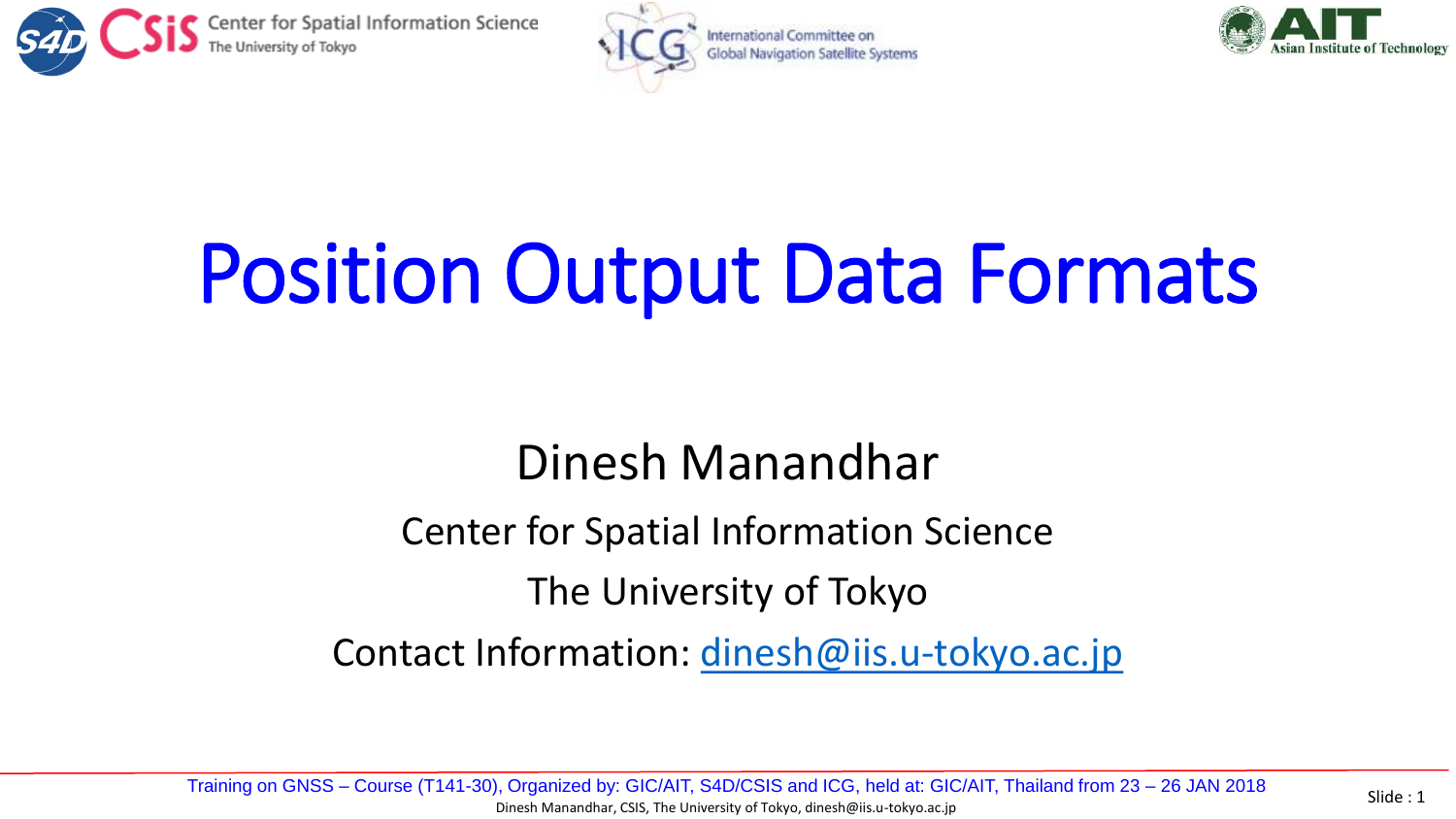





## Data Formats: NMEA, RINEX

References:<https://www.nmea.org/> <http://freenmea.net/docs>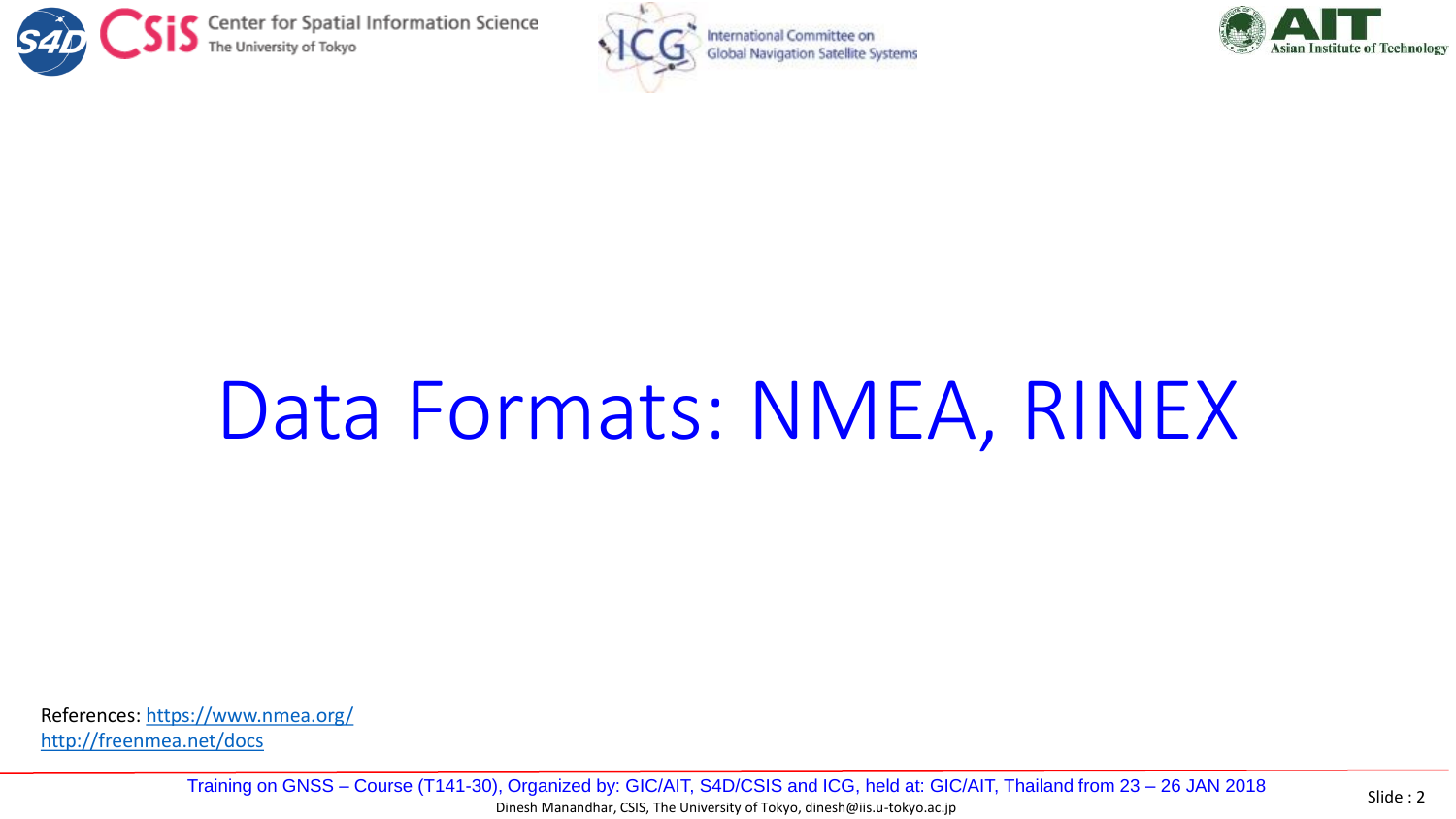





National Marine Electronics Association (NMEA) Format

- NMEA is format to output measurement data from a sensor in a pre-defined format in ASCII
- In the case of GPS, It output GPS position, velocity, time and satellite related data
- NMEA sentences (output) begins with a "Talker ID" and "Message Description"
	- Example: \$GPGGA,123519,4807.038,N,01131.000,E,1,08,0.9,545.4,M,46.9,M,,\*47
	- "SGP" is Talker ID
	- "GGA" is Message Description to indicate for Position Data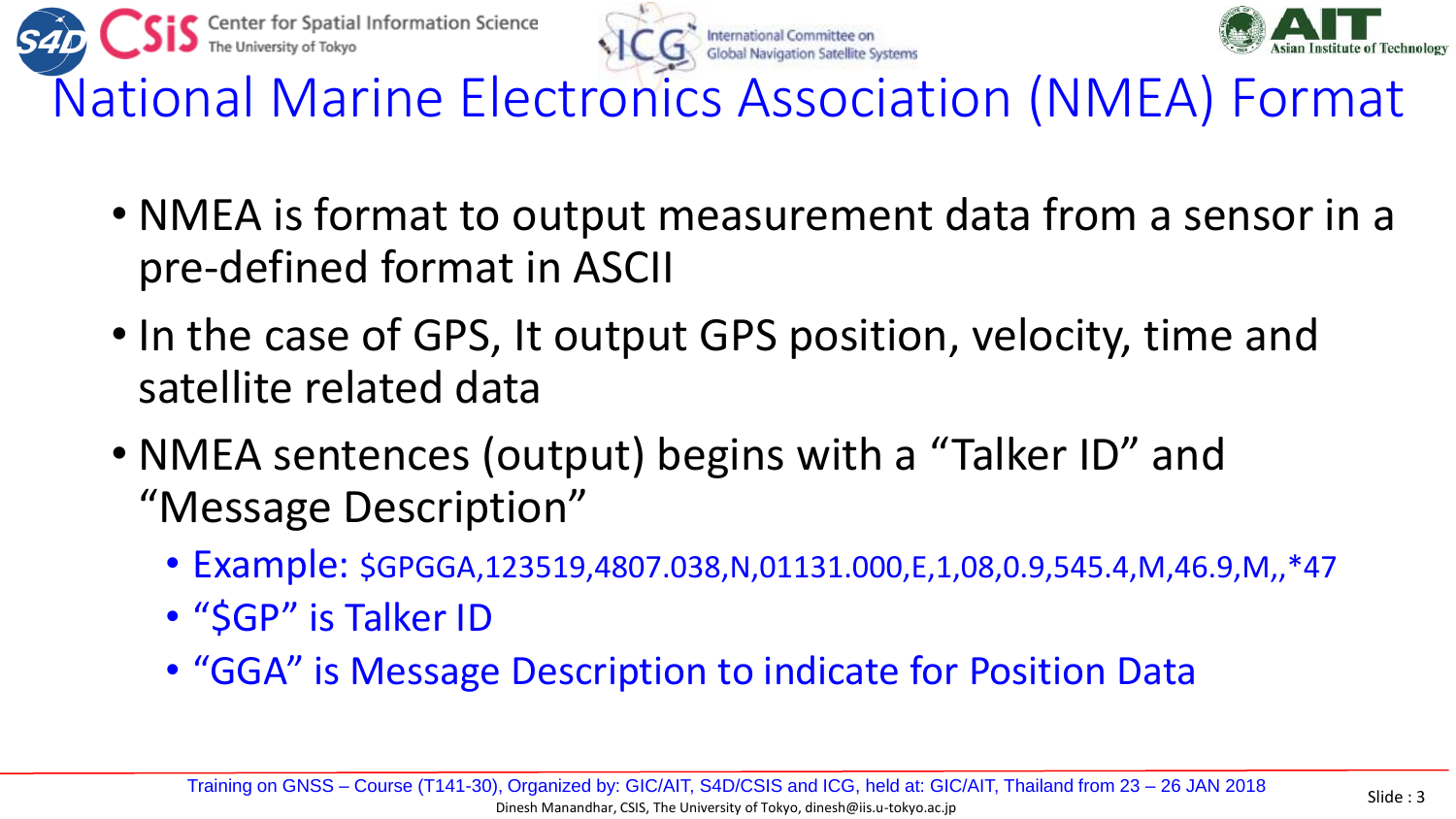



### NMEA Data Format

#### **GGA - Fix data which provide 3D location and accuracy data. \$GPGGA,123519,4807.038,N,01131.000,E,1,08,0.9,545.4,M,46.9,M,,\*47**

|                | Where: GGA Global Positioning System Fix Data  |
|----------------|------------------------------------------------|
| 123519         | Fix taken at 12:35:19 UTC                      |
| 4807.038, N    | Latitude 48 deg 07.038' N                      |
| 01131.000, E   | Longitude 11 deg 31.000' E                     |
| 1 Fix quality: |                                                |
|                | $0 =$ invalid,                                 |
|                | $1 = GPS$ fix (SPS),                           |
|                | $2 = DGPS fix,$                                |
|                | $3 = PPS$ fix,                                 |
|                | $4$ = Real Time Kinematic                      |
|                | $5 =$ Float RTK                                |
|                | $6 =$ estimated (dead reckoning) (2.3 feature) |
|                | $7 =$ Manual input mode                        |
|                | 8 = Simulation mode                            |
| 08             | Number of satellites being tracked             |
| 0.9            | Horizontal dilution of position                |
| CAEANA         | Altitude Meters above mean sea level           |

- 545.4,M Altitude, Meters, above mean sea level
- 46.9,M Height of geoid (mean sea level) above WGS84 ellipsoid
- (empty field) time in seconds since last DGPS update (empty field) DGPS station ID number
- \*47 the checksum data, always begins with \*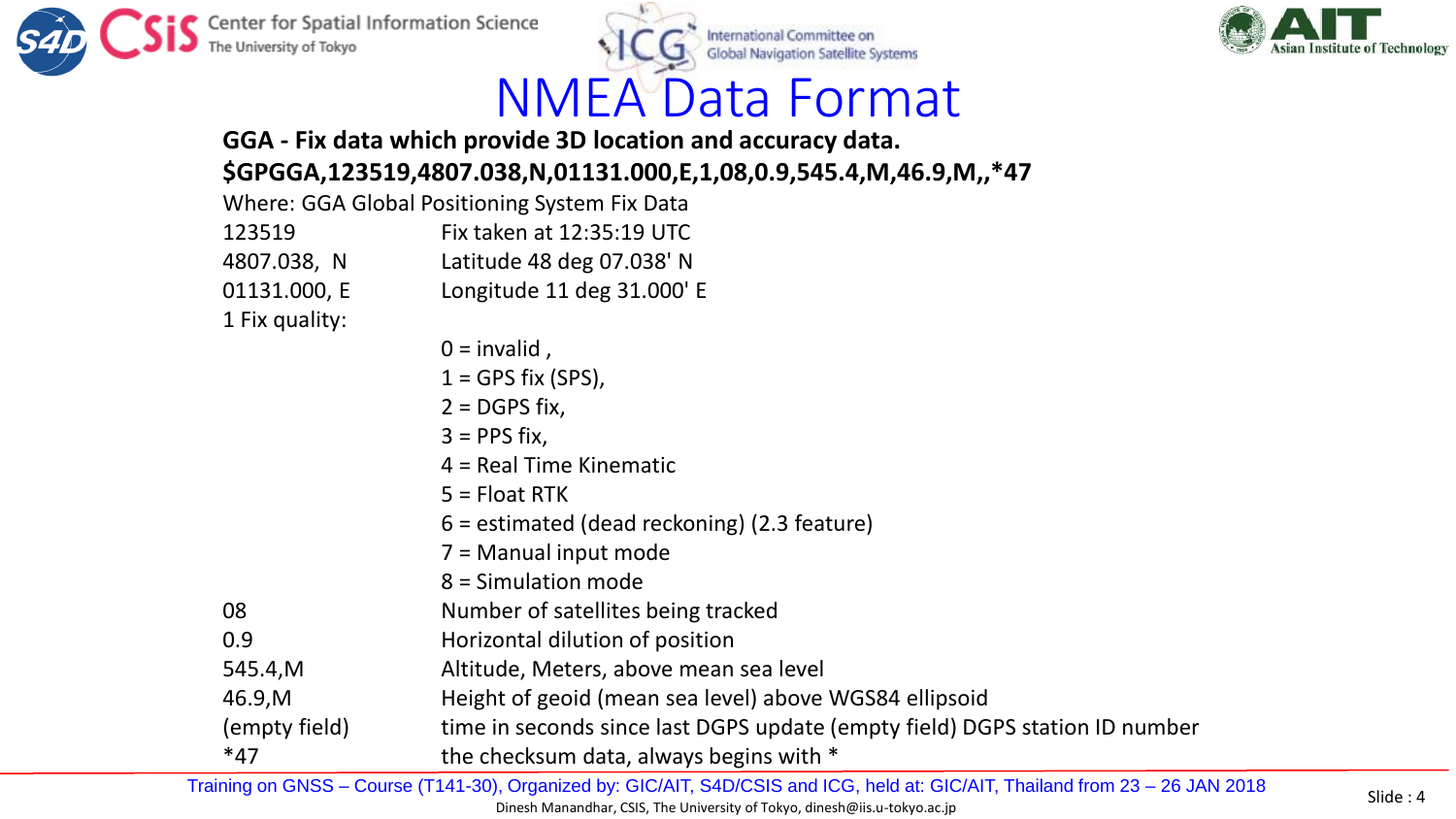





Serial Configuration of NMEA

- Baud rate : 4800
- Parity : None
- Data bits : 8
- Stop bits : 1
- Handshake : None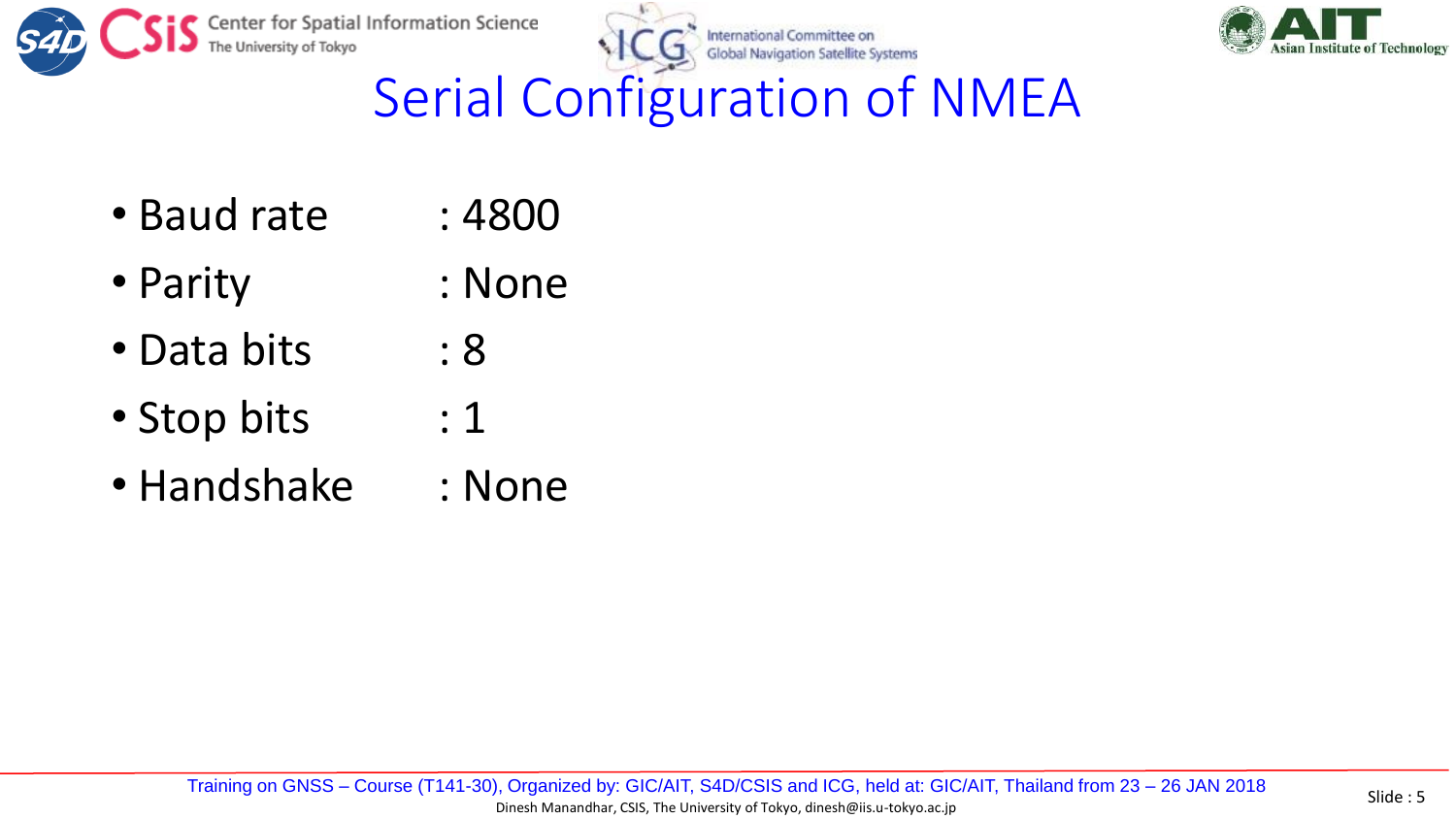





- Receiver Independent Exchange Format (RINEX) is a data exchange format for raw satellite data among different types of receivers.
	- Different types of receivers may output position and raw data in proprietary formats
	- For post-processing of data using DGPS or RTK it is necessary to use data from different types of receivers. A common data format is necessary for this purpose.
	- Example: How to post process data from Trimble, Novatel and Septenrtio receivers to compute a position?
- RINEX only provides Raw Data. It does not provide position output.
	- User has to post-process RINEX data to compute position
	- Raw data consists of Pseudorage, Carrierphase, Doppler, SNR
- RINEX basically consists of two data types
	- "\*.\*N" file for Satellite and Ephemeris Related data.
		- Also called Navigation Data
	- "\*.\*O" file for Signal Observation Data like Pseudorange, Carrier Phase, Doppler, SNR
		- Also called Observation Data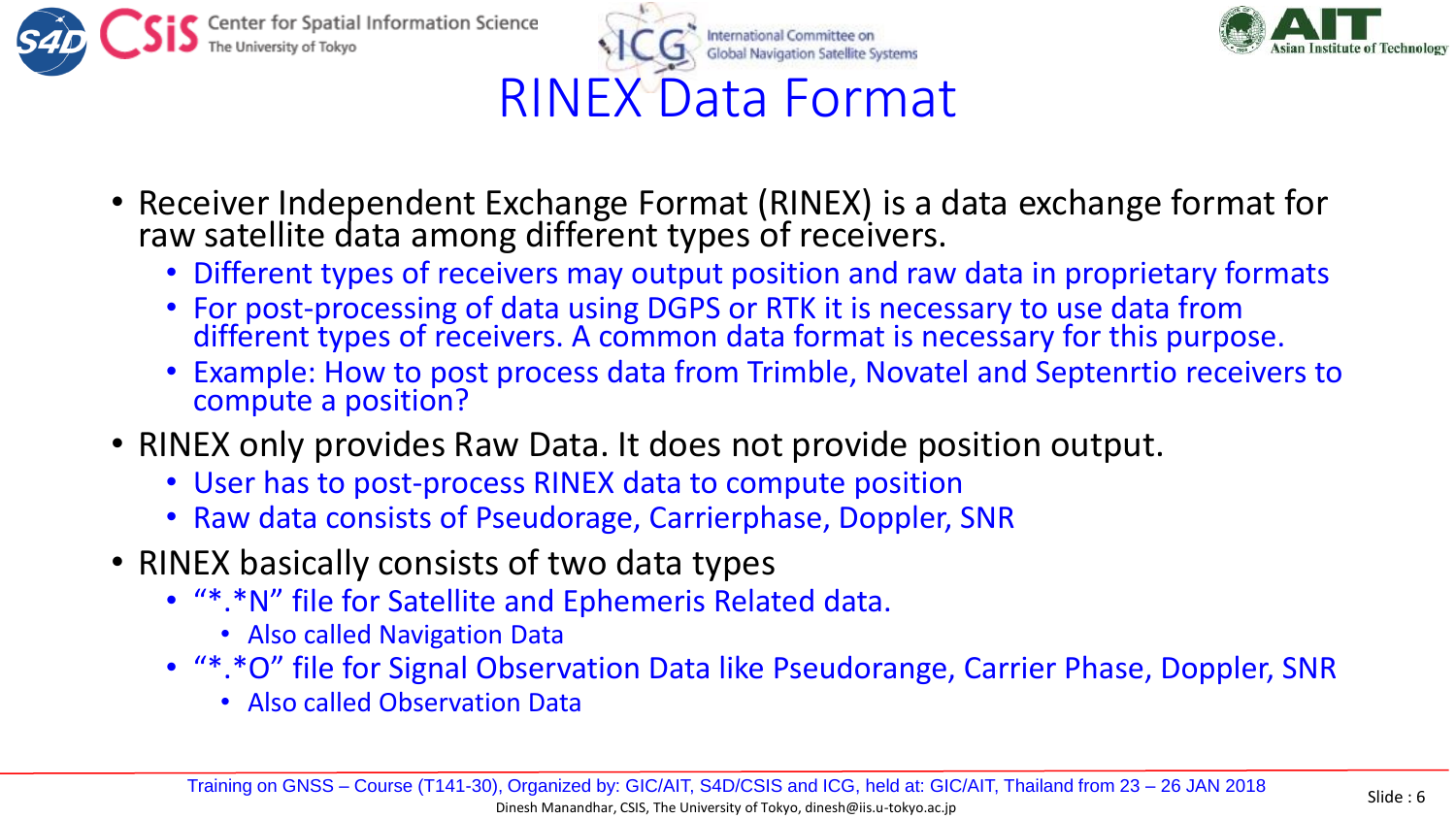



| 2.11              | NAVIGATION DATA                                   | GPS (GPS)                                                                                   | <b>TYPE</b><br>RINEX VERSION |
|-------------------|---------------------------------------------------|---------------------------------------------------------------------------------------------|------------------------------|
|                   |                                                   | cnvtToRINEX 2.90.0 convertToRINEX OPR 05-Jul-17 03:38 UTC PGM /                             | RIJN BY /<br><b>DATE</b>     |
|                   |                                                   |                                                                                             | <b>COMMENT</b>               |
|                   | $0.8382D-08$ $0.2235D-07$ -0.5960D-07 -0.1192D-06 |                                                                                             | TON ALPHA                    |
| $0.8602D + 05$    | $0.6554D+05 -0.1311D+06 -0.4588D+06$              |                                                                                             | TON BETA                     |
|                   | $-0.931322574615D-09-0.355271367880D-14$          | 405504                                                                                      | 1947 DELTA-UTC: AO, A1, T, W |
| 18                |                                                   |                                                                                             | LEAP SECONDS                 |
|                   |                                                   |                                                                                             | END OF HEADER                |
|                   |                                                   | 32 17 05 01 00 00 0.0-0.400723423809D-03-0.110276232590D-10 0.00000000000D+00               |                              |
|                   |                                                   | $0.37000000000000 + 02 - 0.80625000000000 + 01 0.455840416154D - 08 - 0.192420920137D + 01$ |                              |
|                   |                                                   | $-0.353902578354D-06$ 0.111064908560D-02 0.826455652714D-05 0.515371503258D+04              |                              |
|                   |                                                   | 0.864000000000D+05-0.782310962677D-07 0.675647076441D-01-0.838190317154D-07                 |                              |
|                   |                                                   | 0.958529124300D+00  0.221156250000D+03-0.265074890978D+01-0.796390315710D-08                |                              |
|                   |                                                   | $-0.389659088008D-09$ 0.10000000000D+01 0.19470000000D+04 0.00000000000D+00                 |                              |
|                   |                                                   | 0.24000000000000+01  0.00000000000000+00  0.465661287308D-09  0.37000000000000+02           |                              |
|                   |                                                   |                                                                                             |                              |
| 24 17 05 01 00 00 |                                                   | $0.0-0.341213308275D-04-0.454747350886D-12 0.00000000000D+00$                               |                              |
|                   |                                                   | 0.100000000000D+02  0.787812500000D+02  0.459340561950D-08  0.167267059468D+01              |                              |
|                   |                                                   | 0.404566526413D-05 0.564297637902D-02 0.102464109659D-04 0.515370226479D+04                 |                              |
|                   |                                                   | 0.864000000000D+05-0.782310962677D-07 0.108986675687D+01 0.484287738800D-07                 |                              |
|                   |                                                   | 0.945651423640D+00 0.170906250000D+03 0.490563049326D+00-0.815641117584D-08                 |                              |
|                   |                                                   | $-0.128933942045D-09$ 0.100000000000D+01 0.19470000000D+04 0.00000000000D+00                |                              |
|                   |                                                   | 0.240000000000D+01  0.00000000000D+00  0.279396772385D-08  0.10000000000D+02                |                              |
|                   |                                                   |                                                                                             |                              |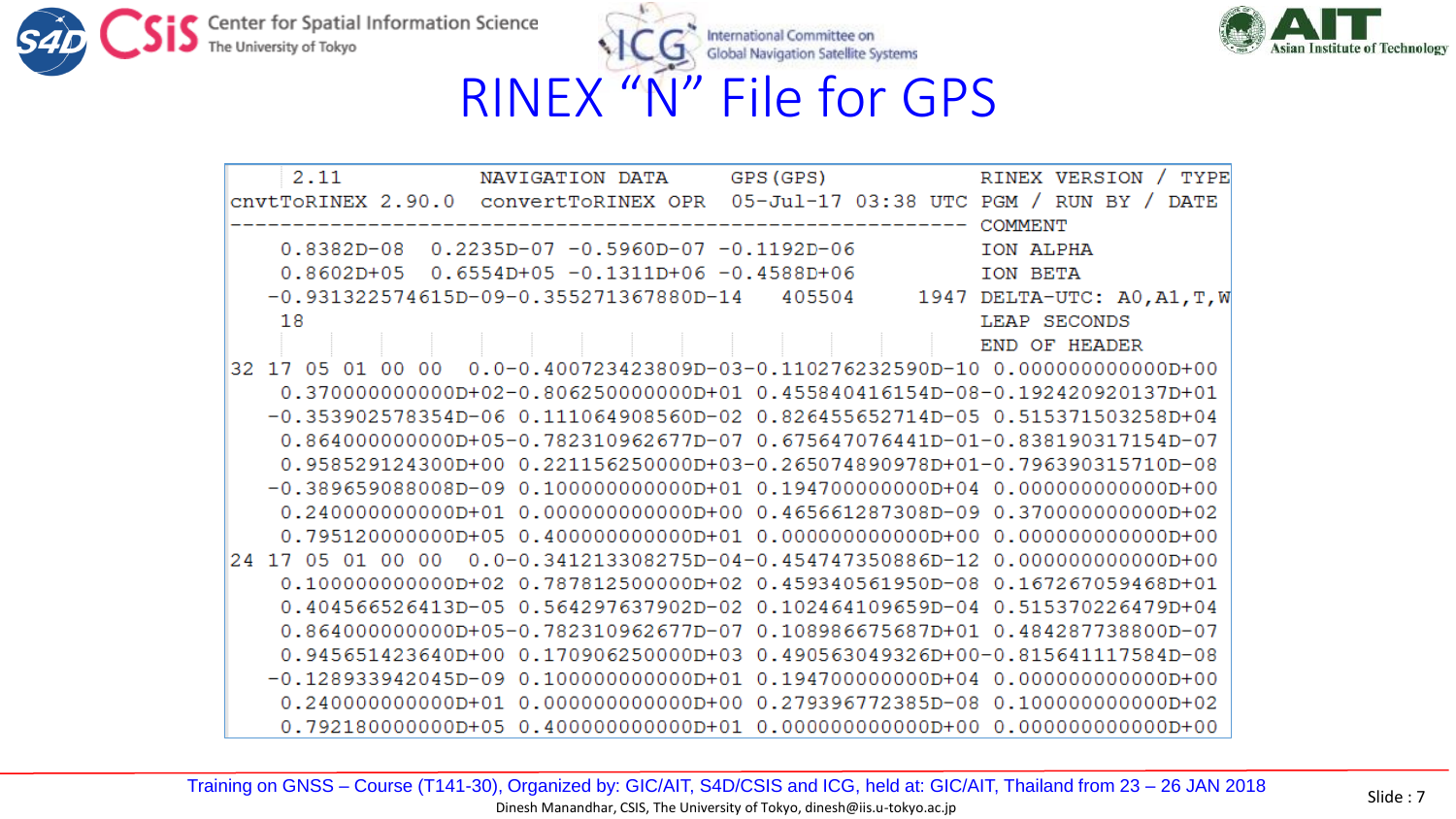



RINEX "N" File for QZSS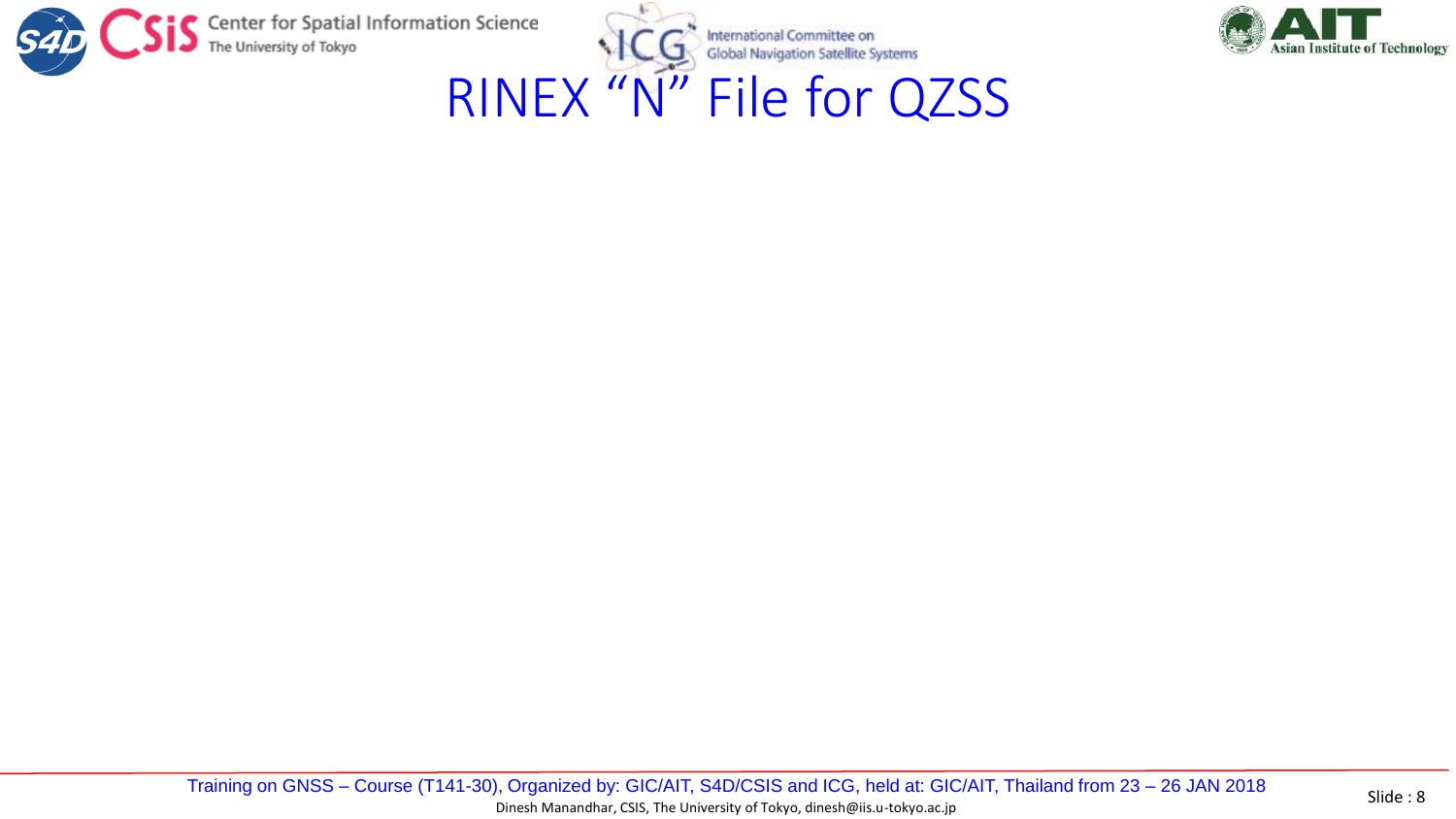



RINEX "N" File for GLONASS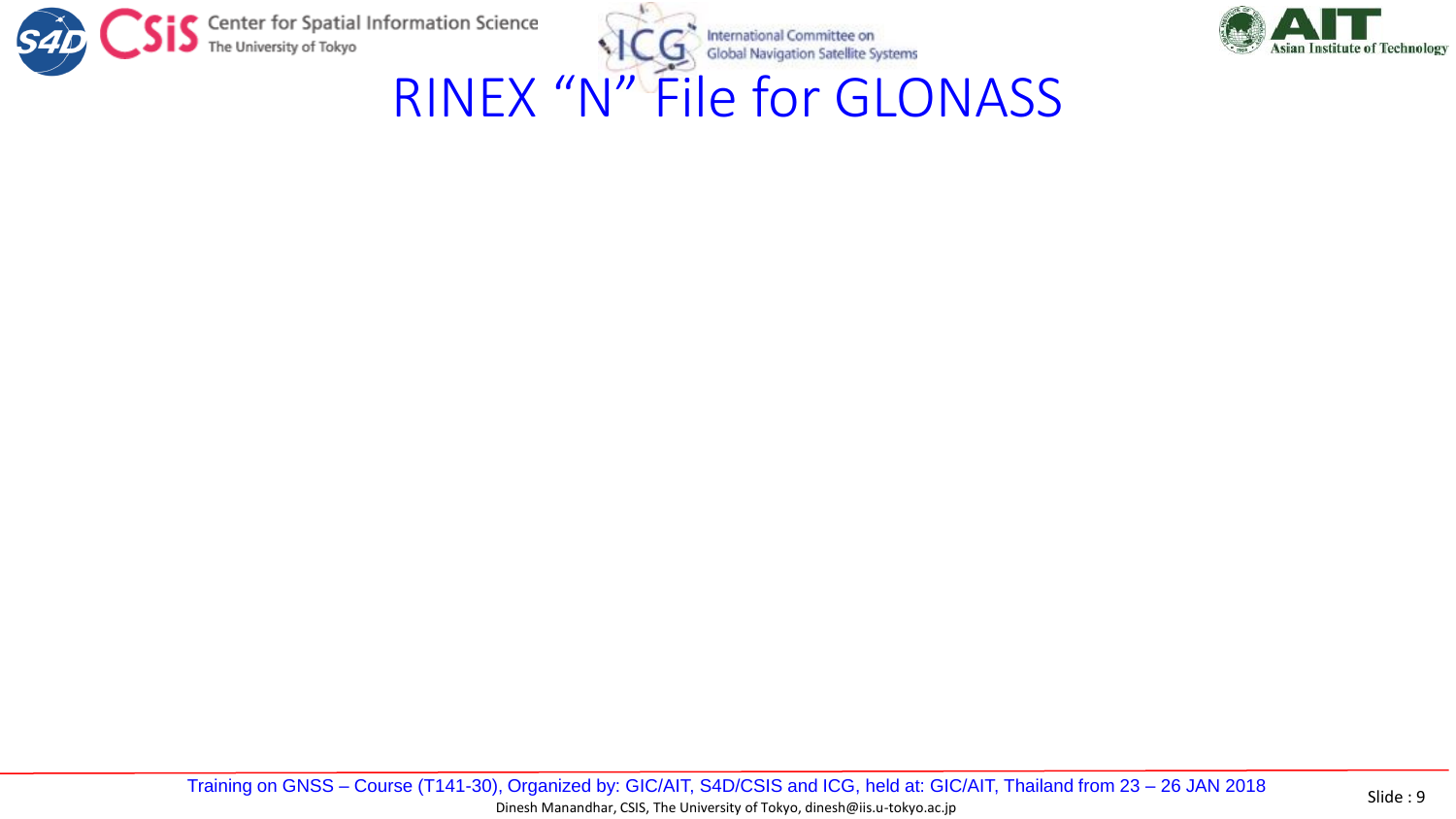



RINEX "N" File for GALILEO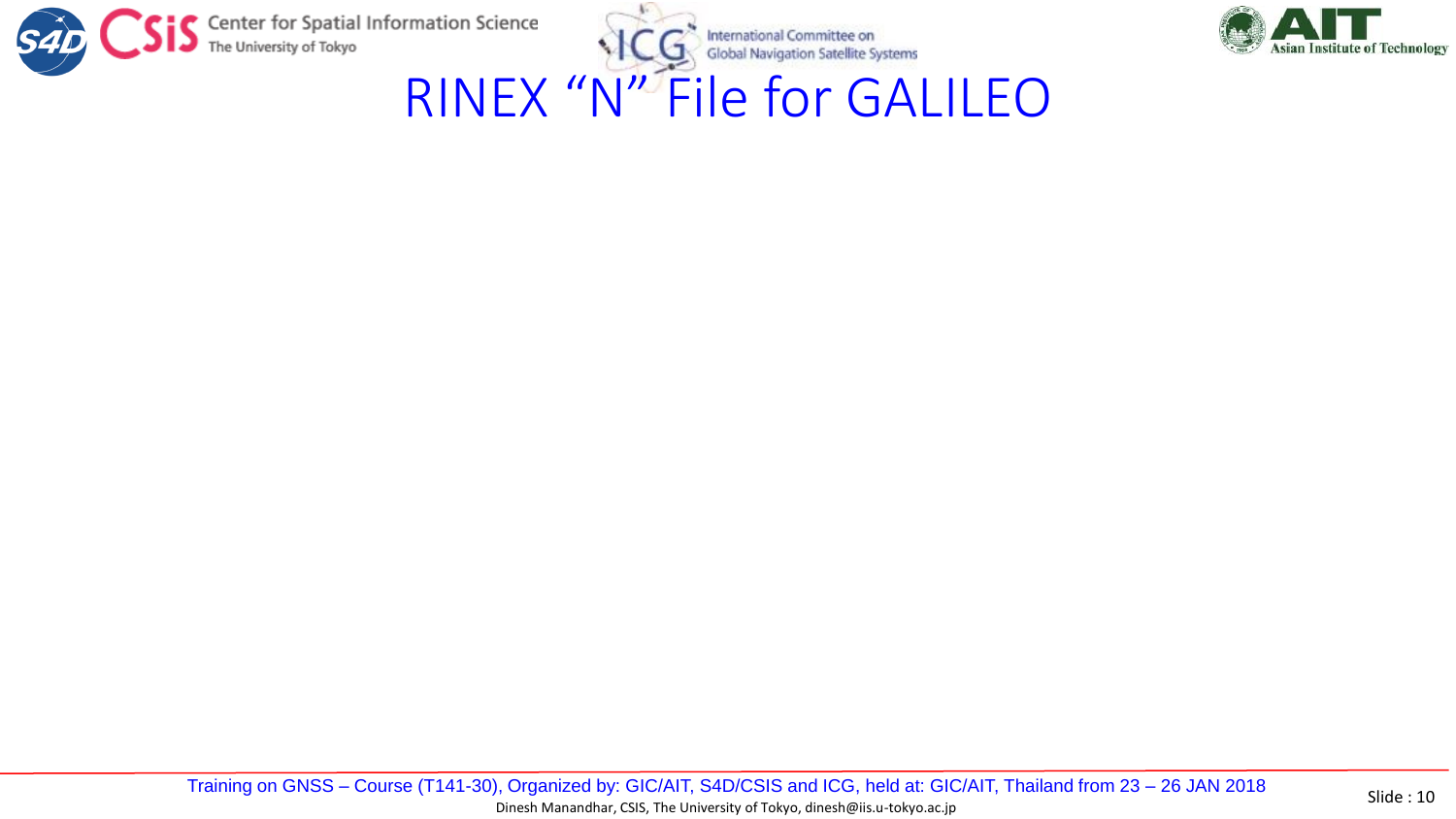



RINEX "N" File for BEIDOU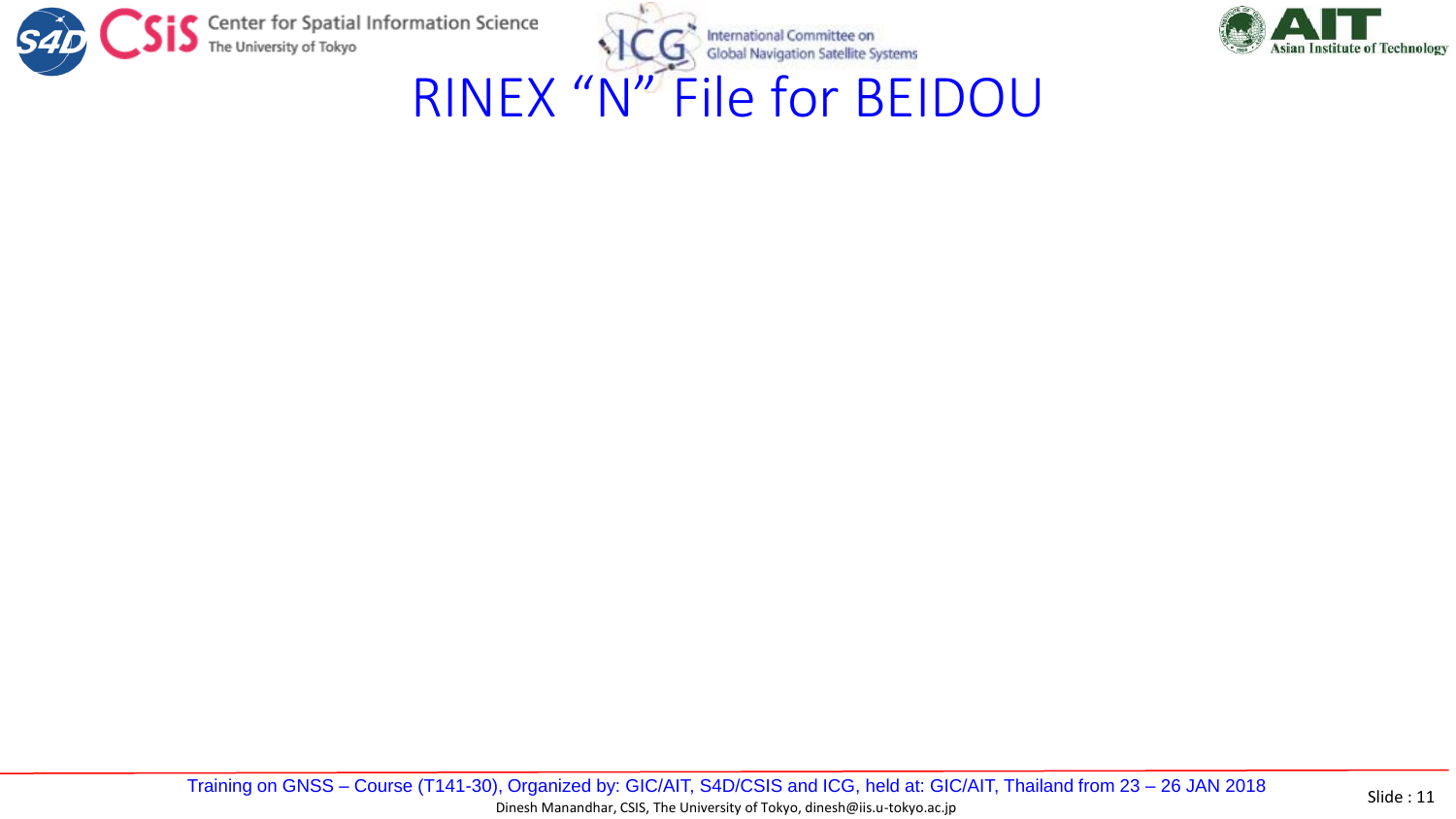



### RINEX "N" File for SBAS

Training on GNSS – Course (T141-30), Organized by: GIC/AIT, S4D/CSIS and ICG, held at: GIC/AIT, Thailand from 23 – 26 JAN 2018 Slide : 12 Dinesh Manandhar, CSIS, The University of Tokyo, dinesh@iis.u-tokyo.ac.jp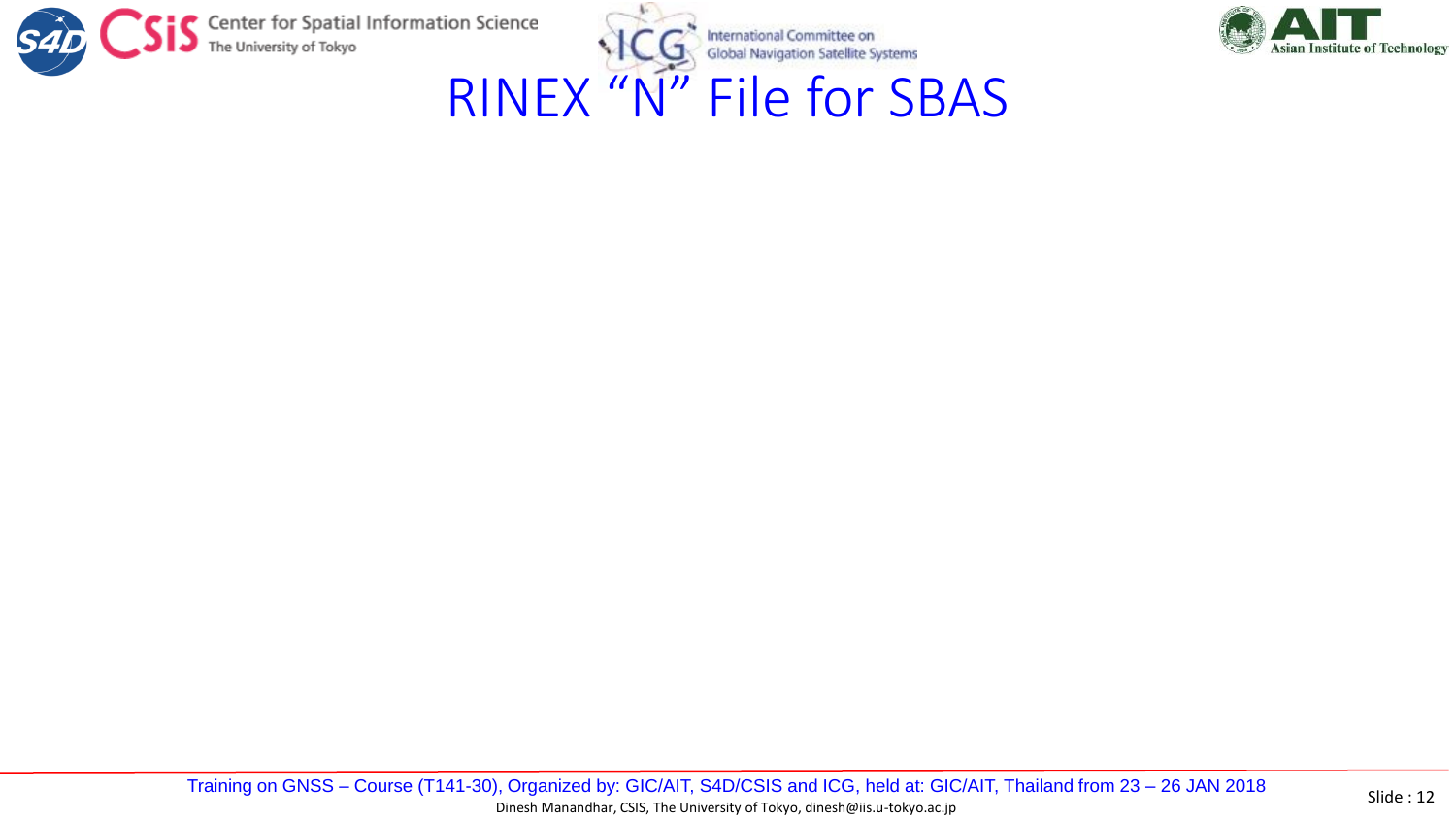





RINEX "O" File GPS, GLONASS, GALILEO, QZSS, SBAS

|              |                                      | 2.11      |                                           |                |                                                                              |        |               |    |                  |                     | OBSERVATION DATA Mixed(MIXED) RINEX VERSION / TYPE |  |  |  |  |
|--------------|--------------------------------------|-----------|-------------------------------------------|----------------|------------------------------------------------------------------------------|--------|---------------|----|------------------|---------------------|----------------------------------------------------|--|--|--|--|
|              |                                      |           |                                           |                | CNVLTORINEX 2.90.0 CONVETTORINEX OPR 05-Jul-17 03:38 UTC PGM / RUN BY / DATE |        |               |    |                  |                     |                                                    |  |  |  |  |
|              |                                      |           |                                           |                |                                                                              |        |               |    |                  |                     |                                                    |  |  |  |  |
| KMBA         |                                      |           |                                           |                |                                                                              |        |               |    |                  |                     | MARKER NAME                                        |  |  |  |  |
| KMBA         |                                      |           |                                           |                |                                                                              |        |               |    |                  |                     | MARKER NUMBER                                      |  |  |  |  |
| DM           |                                      |           |                                           | UT             |                                                                              |        |               |    |                  |                     | OBSERVER / AGENCY                                  |  |  |  |  |
| 5536R50102   |                                      |           |                                           |                | TRIMBLE NETR9                                                                |        | 5.20          |    |                  |                     | $REC$ # / TYPE / VERS                              |  |  |  |  |
|              |                                      |           |                                           |                | UNKNOWN EXT                                                                  |        |               |    |                  |                     | ANT $# /$ TYPE                                     |  |  |  |  |
|              |                                      |           | $-3955510.8982$ 3357111.6791 3697796.5495 |                |                                                                              |        |               |    |                  |                     | APPROX POSITION XYZ                                |  |  |  |  |
|              |                                      | 0.0000    |                                           |                | 0.0000                                                                       | 0.0000 |               |    |                  |                     | ANTENNA: DELTA H/E/N                               |  |  |  |  |
|              | $\mathbf{1}$<br>$\overline{0}$<br>1. |           |                                           |                |                                                                              |        |               |    |                  |                     | WAVELENGTH FACT L1/2                               |  |  |  |  |
|              | 8                                    | C1        | C <sub>2</sub>                            | C <sub>3</sub> | L1                                                                           | L2     | L3            | P1 | P2               |                     | # / TYPES OF OBSERV                                |  |  |  |  |
|              |                                      | 1,000     |                                           |                |                                                                              |        |               |    |                  |                     | TNTERVAL                                           |  |  |  |  |
|              | 2017                                 | -5.       | 1                                         | $\circ$        | $\sim$ 0                                                                     |        | 0.0000000 GPS |    |                  |                     | TIME OF FIRST OBS                                  |  |  |  |  |
| 2017 5<br>1. |                                      | 23        |                                           |                | 59 59.0000000                                                                | GPS    |               |    | TIME OF LAST OBS |                     |                                                    |  |  |  |  |
| 0            |                                      |           |                                           |                |                                                                              |        |               |    |                  | RCV CLOCK OFFS APPL |                                                    |  |  |  |  |
|              | 18                                   |           |                                           |                |                                                                              |        |               |    |                  |                     | LEAP SECONDS                                       |  |  |  |  |
|              | 59                                   |           |                                           |                |                                                                              |        |               |    |                  |                     | # OF SATELLITES                                    |  |  |  |  |
|              |                                      |           | G01 23351 23350 0 23350 46694             |                |                                                                              |        | $\Omega$      |    | 0 23344          |                     | PRN / # OF OBS                                     |  |  |  |  |
|              |                                      | G02 22293 | $\sim$ 0                                  |                | 0 22293 22286                                                                |        | 0             |    | 0 22286          |                     | PRN $/$ # OF OBS                                   |  |  |  |  |
|              |                                      |           | G03 19633 19632                           |                | 0 19632 39259                                                                |        | 0             |    | 0 19627          |                     | PRN / # OF OBS                                     |  |  |  |  |
|              |                                      |           | G05 25303 25302                           |                | 0 25299 50599                                                                |        | 0             |    | 0 25297          |                     | PRN $/$ # OF OBS                                   |  |  |  |  |
|              |                                      |           | G06 24709 24708                           |                | 0 24709 49411                                                                |        | 0             |    | 0 24703          |                     | PRN $/$ # OF OBS                                   |  |  |  |  |
|              |                                      |           | G07 27766 27764                           |                | 0 27764 55505                                                                |        | 0             |    | 0 27741          |                     | PRN $/$ # OF OBS                                   |  |  |  |  |

Training on GNSS – Course (T141-30), Organized by: GIC/AIT, S4D/CSIS and ICG, held at: GIC/AIT, Thailand from 23 – 26 JAN 2018 Slide : 13 Dinesh Manandhar, CSIS, The University of Tokyo, dinesh@iis.u-tokyo.ac.jp